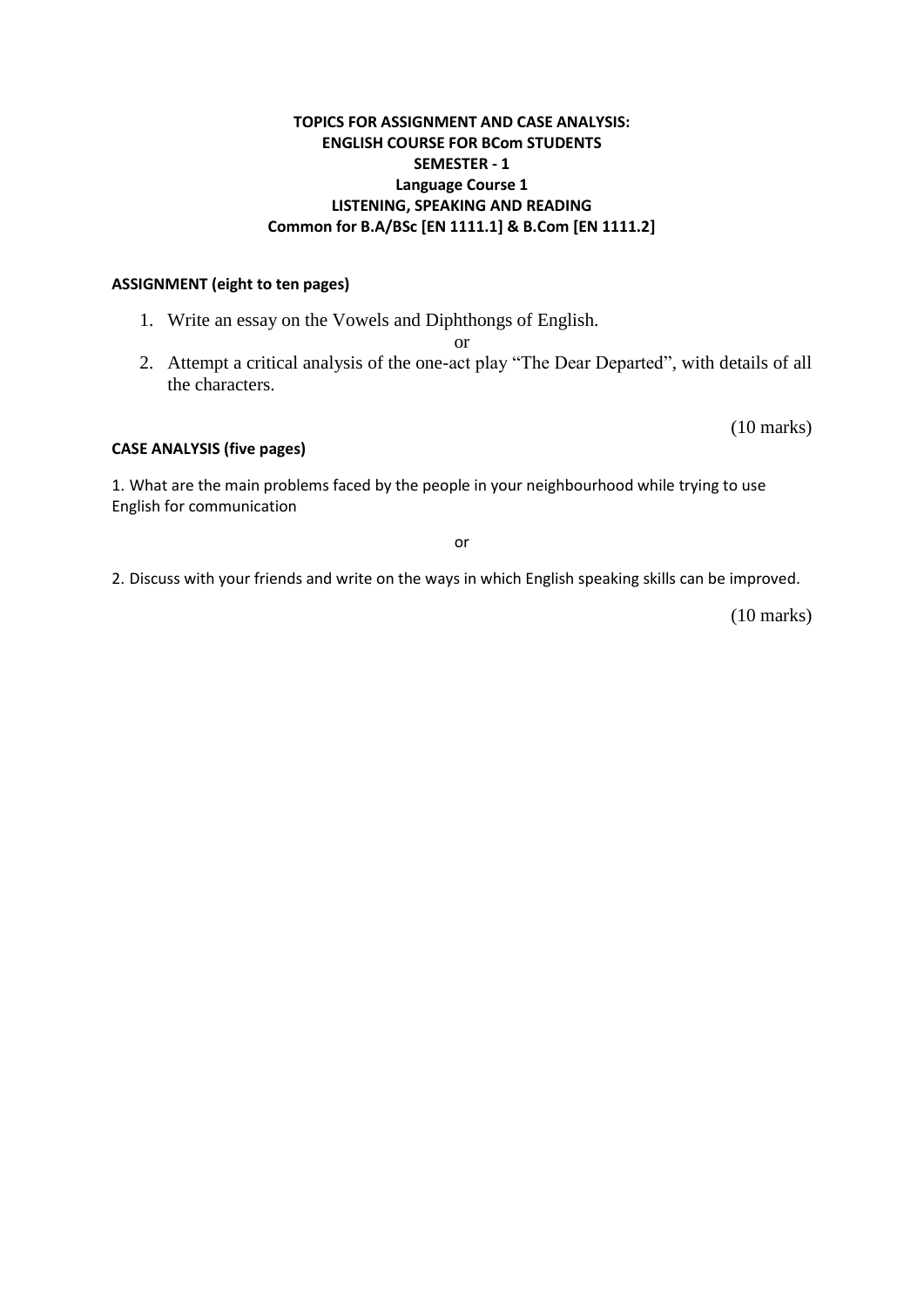# <u>ബി.കോം– ഒന്നാം സെമസ്ലർ</u>

# അഡീഷണൽ ലാംഗേജ്– മലയാളം

# <u>അസൈൻമെന്റ്</u>

മലയാളത്തിലെ സഞ്ചാരസാഹിത്യം – ചരിത്രാവലോകനം.

അല്ലെങ്കിൽ

എസ്.കെ. പൊറ്റക്കാട് മലയാള സഞ്ചാരസാഹിത്യത്തെ സമ്പുഷ്ടമാക്കിയതെങ്ങനെ.?

# $1$ പശ്നാപഗ്രഥനം (Case Analysis)

ആധുനികത മലയാളനോവലിൽ - സവിശേഷതകൾ.

അല്ലെങ്കിൽ

കേരളത്തിലെ നാടക വേദി – പരിണാമം.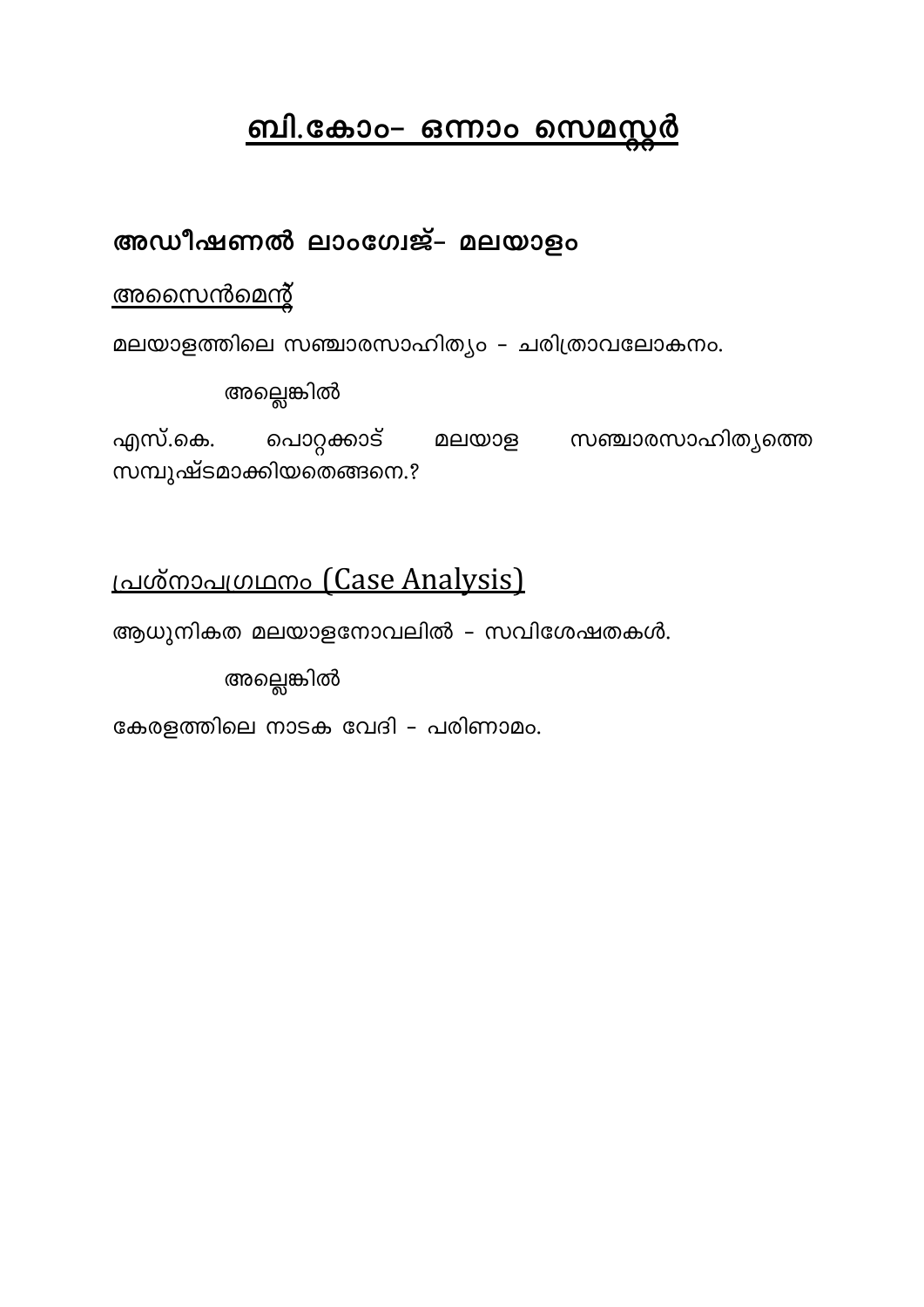## **B Com Additional Language HINDI First Semester HN 1111.2 Course I – Prose and One Act Plays**

## **ASSIGNMENT TOPICS**

किन्हीं चार पर आलोचना कीजिए : (10 marks)

- 1. बड़े घर िी बेटी –प्रेमचंद
- 2. जिविी िी बारात –जवद्या जनवास जमश्र
- 3. जिल्लू –महादेवी वमाा
- 4. ठेले पर जहमालय धमावीर भारती
- 5. स्वामी दयानंद- मोहन राकेश

# **Case Analysis**

# किन्हीं चार पर पत्र तैयार कीजिए | (10 marks)

- 1. संपादक के नाम पत्र
- 2. आवेदन पत्र
- 3. व्यावसाजयि पत्र
- 4. पदाधिकारी को पत्र
- 5. वैयजिि पत्र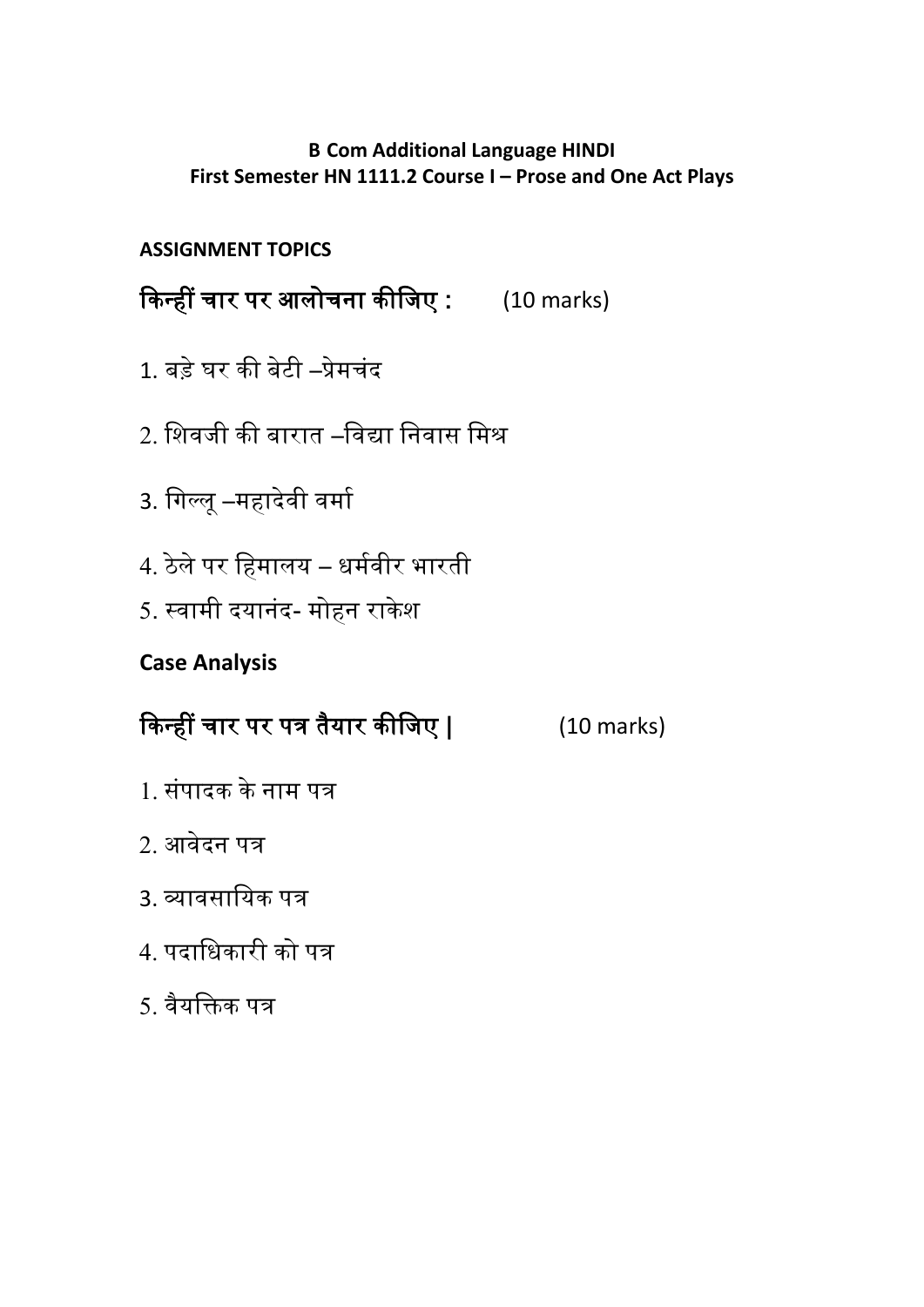### Course Code: **CO-01121** Title: **Methodology and Perspectives of Business Education** Assignment Code: **CO-01121/SDE-A/2018-19** Assignment Coverage: **All Modules** Maximum Marks: **10**

#### **Attempt all the questions. Give answers to each question in 2 to 3 pages.**

- 1. Examine the role of stock exchanges in the development of an economy (2 marks)
- 2. Explain the components of a project report (2 marks)
- 3. Discuss the role of public sector in India (2 marks)
- 4. Discuss the common type of business entities (2marks)
- 5. How trained manpower enhances the quality? (2 marks)

## Course Code: **CO-01121** Title: **Methodology and Perspectives of Business Education** Case Analysis Code: **CO-01121/SDE-C/2018-19** Case Analysis Coverage: **All Modules** Maximum Marks: **10**

#### **Attempt any one case in not less than 10 pages.**

- 1. An economy consists of economic activities of different processes, technologies, markets and objectives. Broadly, the activities can be classified viz. primary, secondary and tertiary. While most products from primary sector are considered as raw materials for other industries, the secondary sector generally takes the output of the primary sector and manufactures finished goods. Tertiary sector on the other hand is producing a service instead of just an end product as in the case of the secondary sector. Also, the service sector consists of the "soft" part of the economy. How do you describe the growth and development of these sectors in the Indian context?
- 2. The essential objective of all business is profit. The world has been contradicting on principles, this feature for a long period, since the development of different school of political thought like communism, socialism, capitalism etc. The dialogue became strong with the release of a series of philosophical books like "Das Capital", "Price, wages and surplus value" etc. which criticized the concept of profit as return on capital as a factor of production. At the same time the welfare state concept also became prominent way to the innovation of different forms of business organizations like cooperatives, government companies, public charities, public utilities etc. In this circumstance, how do you compare these forms of organizations based on its merits and demerits in the Indian context?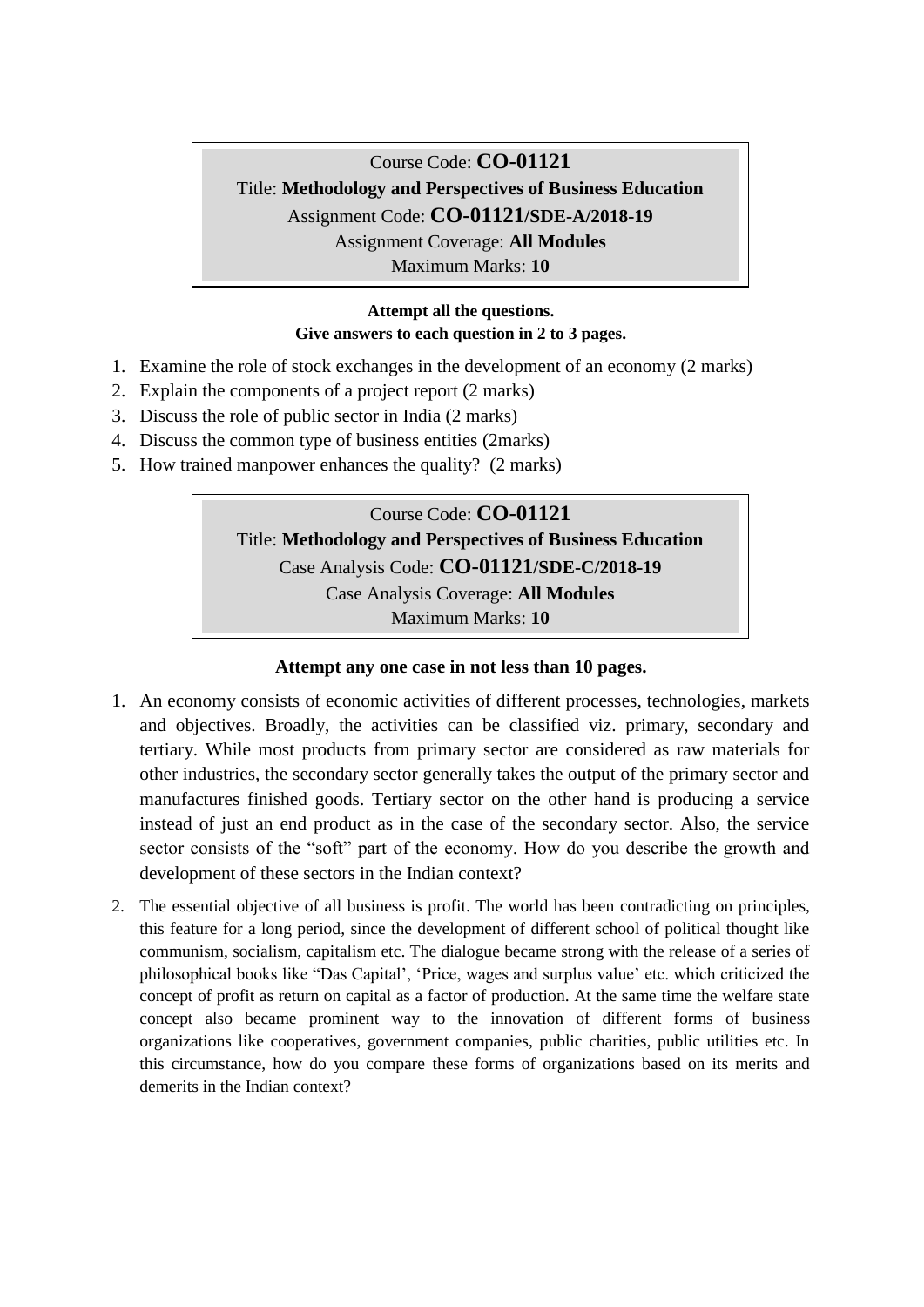## Course Code: **CO-01141** Title: **Environmental Studies** Assignment Code: **CO-01141/SDE-A/2018-19** Assignment Coverage: **All Modules** Maximum Marks: **10**

### **Attempt all the questions. Give answers to each question in 2 to 3 pages.**

- 1. Discuss the importance of rainwater harvesting (2 marks)
- 2. What is population explosion? Discuss its negative effects? (2 marks)
- 3. What is deforestation? What are the causes and effects? (2 marks)
- 4. "Women and child welfare play a significant role in nation building"- Discuss (2 marks)
- 5. Discuss the role of an individual in prevention of pollution? (2 marks)

### Course Code: **CO-01141** Title: **Environmental Studies**

Case Analysis Code: **CO-01141/SDE-C/2018-19**

Case Analysis Coverage: **All Modules**

Maximum Marks: **10**

### **Attempt any one case in not less than 10 pages.**

- 1. Since time immemorial, humans have depended heavily on forests for food, medicine, shelter, wood and fuel. With growing civilization the demands for raw material like timber, pulp, minerals, fuel wood etc. shooted up resulting in large scale logging, mining, road-building and clearing of forests. Our forests contribute substantially to the national economy. The international timber trade alone is worth over US \$ 40 billion per year. Excessive use of fuel wood and charcoal, expansion of urban, agricultural and industrial areas and overgrazing have together led to over exploitation of our forests leading to their rapid degradation.
	- a. What are the different types of forests and what are the specific characteristics?
	- b. What are the major causes and consequences of deforestation?
	- c. Discuss the major use of forests. How would you justify that ecological uses of forests surpass commercial uses?
- 2. India is one of the 12 mega-diversity countries in the world. The Ministry of Environment and Forests, Govt. of India (2000) records 47000 species of plants and 81000 species of animals which is about 7% and 6.5% respectively of global flora and fauna. A large proportion of the Indian Biodiversity is still unexplored. There are about 93 major wet lands, coral reefs and mangroves which need to be studied in detail. Indian forests cover 64.01 million hectares having rich biodiversity of plants in the Trans-Himalayan, north-west, west, central and eastern Himalayan forests, Western Ghats, coasts, deserts, Gangetic plains, Deccan plateau and the Andaman, Nicobar and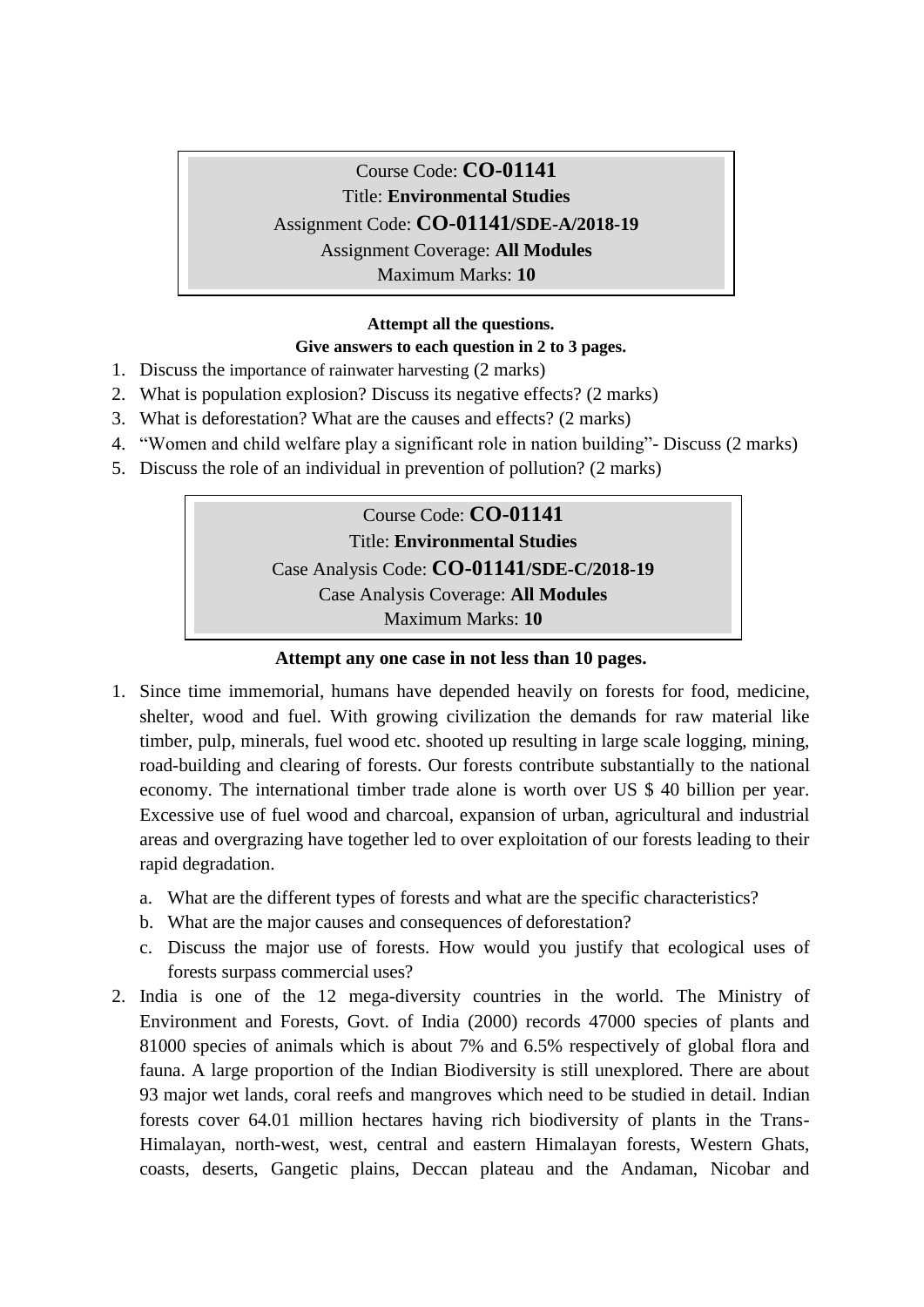Lakshadweep islands. Due to very diverse climatic conditions there is a complete rainbow spectrum of biodiversity in our country.

- a. Define biodiversity. Explain genetic, speciesand ecosystem diversities.
- b. What are the values of biodiversity?
- c. What are the major threats to biodiversity?
- d. What are hotspots of biodiversity?
- e. Discuss the hotspots found in India.

Course Code: **CO-01142** Title: **Functional Application of Management** Assignment Code: **CO-01142/SDE-A/2018-19** Assignment Coverage: **All Modules** Maximum Marks: **10**

### **Attempt all the questions. Give answers to each question in 2 to 3 pages.**

- 1. Explain the functions of HRM (2 marks)
- 2. Discuss the role of marketing in the present day business (2 marks)
- 3. Discuss the objectives of financial management (2 marks)
- 4. "Management is a combination of science as well as art" -Comment (2 marks)
- 5. Explain functions of material management. (2 marks)

Course Code: **CO-01142** Title: **Functional Application of Management** Case Analysis Code: **CO-01142/SDE-C/2018-19** Case Analysis Coverage: **All Modules** Maximum Marks: **10**

#### **Attempt any one case in not less than 10 pages.**

1. M/s Omega Ltd is a medium sized company producing a large range of product lines. It has earned good reputation as a quick and reliable supplier to it its customers because of which its volume of business kept on increasing. However, over the past one year, the managing director of the company has been receiving customer complaints due to delays in dispatch of products and at times, the company has to pay substantial penalty for not meeting the schedule in time. The managing director convened an urgent meeting of various functional managers to discuss the issue. The marketing manager questioned the arbitrary manner of giving priority to products in manufacturing lines, causing delays in products that are in great demand and over-stocking of products which are not required immediately. Production control manager complained that he does not have adequate staff to plan and control the production function; and whatever little planning he does is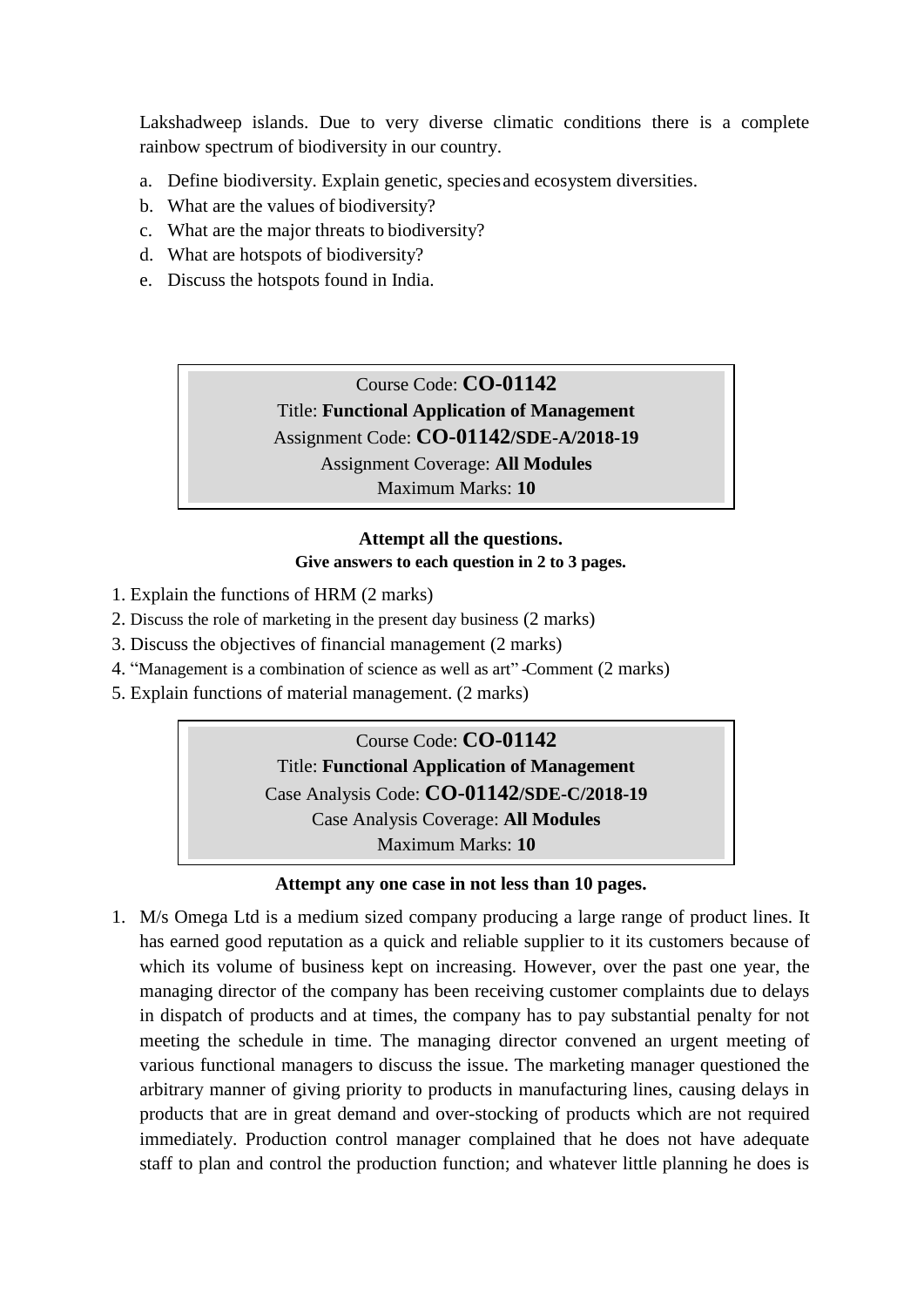generally overlooked by shop floor manager. Shop floor manager complained of unrealistic planning, excessive machine breakdown, power failure, shortage of raw materials for scheduled production because which it is impossible to stick to the schedule. Maintenance managers says he does not get important spares required for equipment maintenance because of which he cannot repair machines at a faster rate. Inventory control manager says that on the one hand the company often accesses him of carrying too much stock and on the other hand people are grumbling over shortages.

Fed up by mutual mud-slinging, the managing director decided to appoint you, a bright management consultant with training in business management to suggest ways and means to put his "house in order".

#### **Questions**

- 1. How would you examine if there is any merit in the remarks of various functional managers?
- 2. What, in your opinion, could be the reasons for different managerial thoughts in this case?
- 3. How would you design a system of getting correct information about job status to identify delays quickly?
- 4. What would you suggest to promote coordinated interaction of various people to meet the scheduled dates?
- 5. List out some scientific decision aids that you may prescribe to improve the situation.
- 2. Mr. Ashwin was the founder of a publishing company specializing in accounting books. Within a short span of time, the company prospered and grew very fast. Its sales rose from Rs.60000 the first year to Rs. 600000 three years later. The editing, production and sales staff grew almost as fast.

But the company was having problems, and of late uncertainty and confusion grew in the company. New people were making decisions to the best of their ability but many of them did not fit together. One of Mr. Ashwin"s key associates suggested that the company ought to have better planning and certainly needed clear policies to guide decision making, but Mr. Ashwin was unimpressed. His response was that if he took time off to plan and develop policies today, he might not have a company tomorrow, and that he had no choice but to spend his time meeting today"s problems as they came up.

#### **Questions**

- 1. If you were one of the new managers in the company and had taken a course in the basics of management, what would you say to Mr. Ahwin?
- 2. Outline him exactly how would you show him that planning and policy making are important to the company if it has to grow effectively.
- 3. What would be your possible suggestions for the betterment of the company?